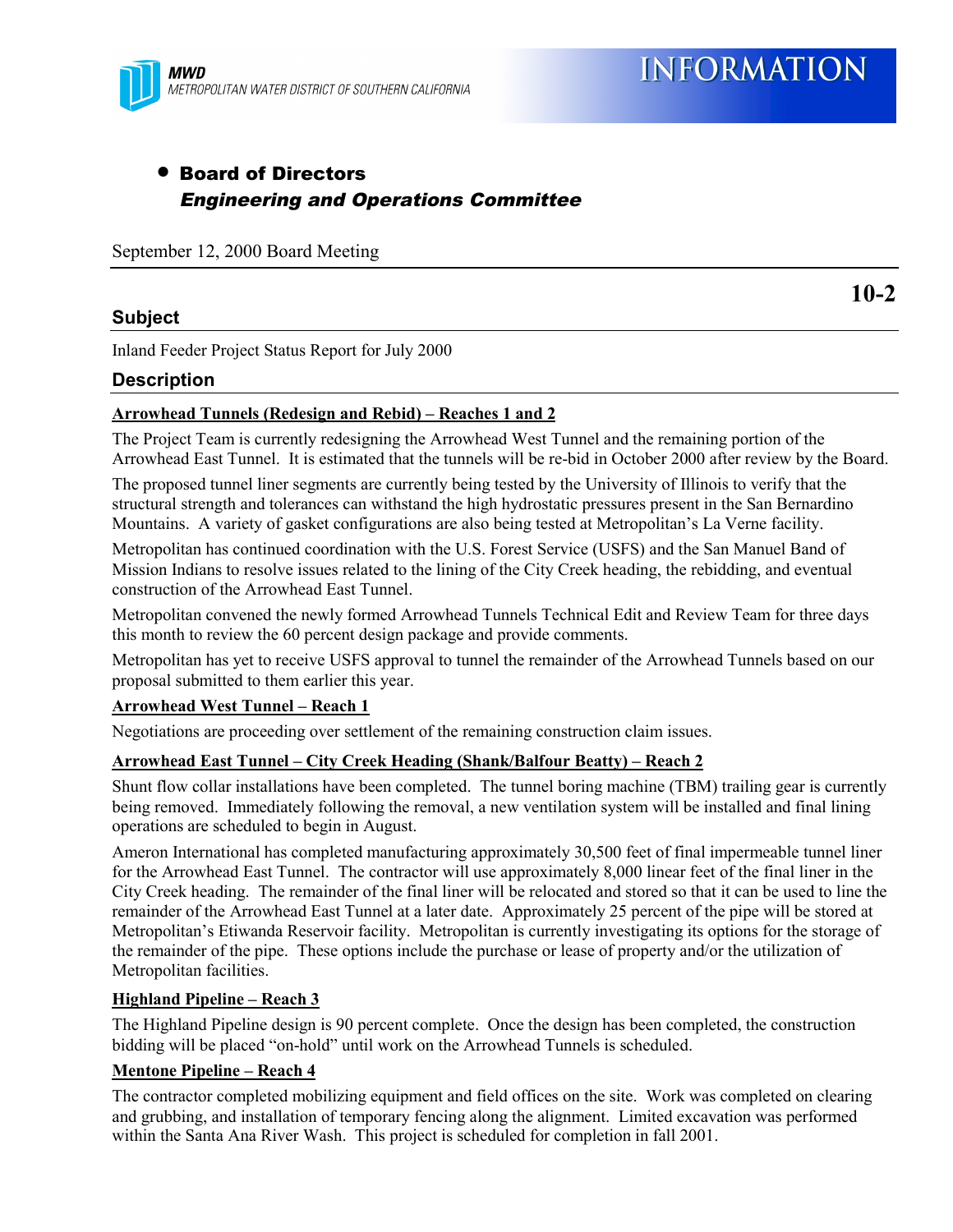## **Riverside Badlands Tunnel – Reaches 5 & 6**

In July 2000, the TBM progressed 3,968 feet, bringing the total through July 31 to 23,961 feet (see **Attachment 1** for a summary of tunneling progress). Tunneling continues at a high production rate resulting in a projected completion nine months ahead of schedule. Dewatering operations have been discontinued in San Timoteo Canyon.

Dewatering operations continue in Live Oak Canyon to lower groundwater levels in preparation for tunneling scheduled for early August. Tunneling rates will slow as the alluvial deposits within Live Oak Canyon are encountered, and then increase again as tunneling resumes in the harder rock formations. Two additional wells have been installed to lower the groundwater table below the tunnel elevation.

### **Pipeline Alternatives to Arrowhead Tunnels**

Staff has begun its evaluation of pipeline alternatives through San Bernardino. Alternatives include replacement of the tunnels as well as an interim connection to the San Bernardino Valley Municipal Water District's Foothill Feeder. It is anticipated that staff will present results of this review to the Board concurrently with completion of the tunnel design and prior to competitive bidding of either alternative, which is scheduled for October 2000.

### **Schedule and Budget**

The Inland Feeder Project is currently scheduled for completion in 2005; however, this date will be extended due to the revised construction work plan for the Arrowhead Tunnels. A new completion date will be established after USFS approval of the bolted and gasketed tunnel lining system. The project budget remains at \$1.188 billion, and the projected cost based on 30 percent of the Arrowhead Tunnels is \$981.5 million. Total expenditures through July 2000 are \$452.6 million (see **Attachment 2** for a financial summary and **Attachment 3** for a schedule summary).

#### **RECENT DEVELOPMENTS**

#### **Riverside Badlands Tunnel – Reaches 5 & 6**

Tunneling on the Riverside Badlands Tunnel has advanced a total of 25,840 feet through August 11, 2000. Dewatering operations have been successful within the alluvial deposits of Live Oak Canyon, which allowed mining to proceed at a better than expected rate. Mining operations will be shut down for approximately one week for normal TBM maintenance, during the week beginning August 9.

## **Policy**

Board Request.

## **Fiscal Impact**

Refer to the attachments.

*Roy L. Wolfe*

8/22/2000 *Date*

*Manager, Corporate Resources*

sy. *General Manager Date*

8/28/2000

**Attachment 1 – Riverside Badlands Tunnel tunneling progress Attachment 2 – Financial Summary Attachment 3 – Schedule Summary** BLA #158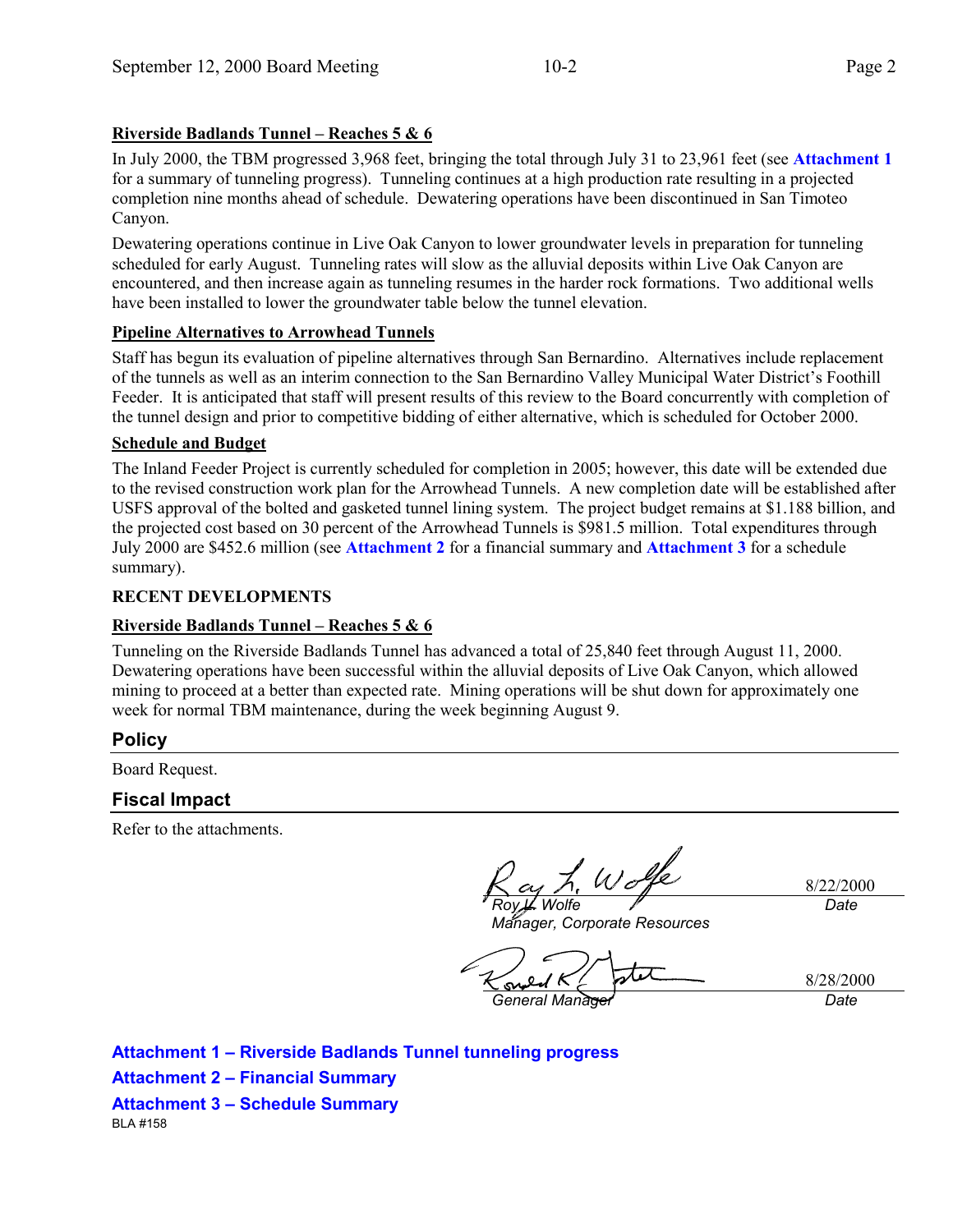

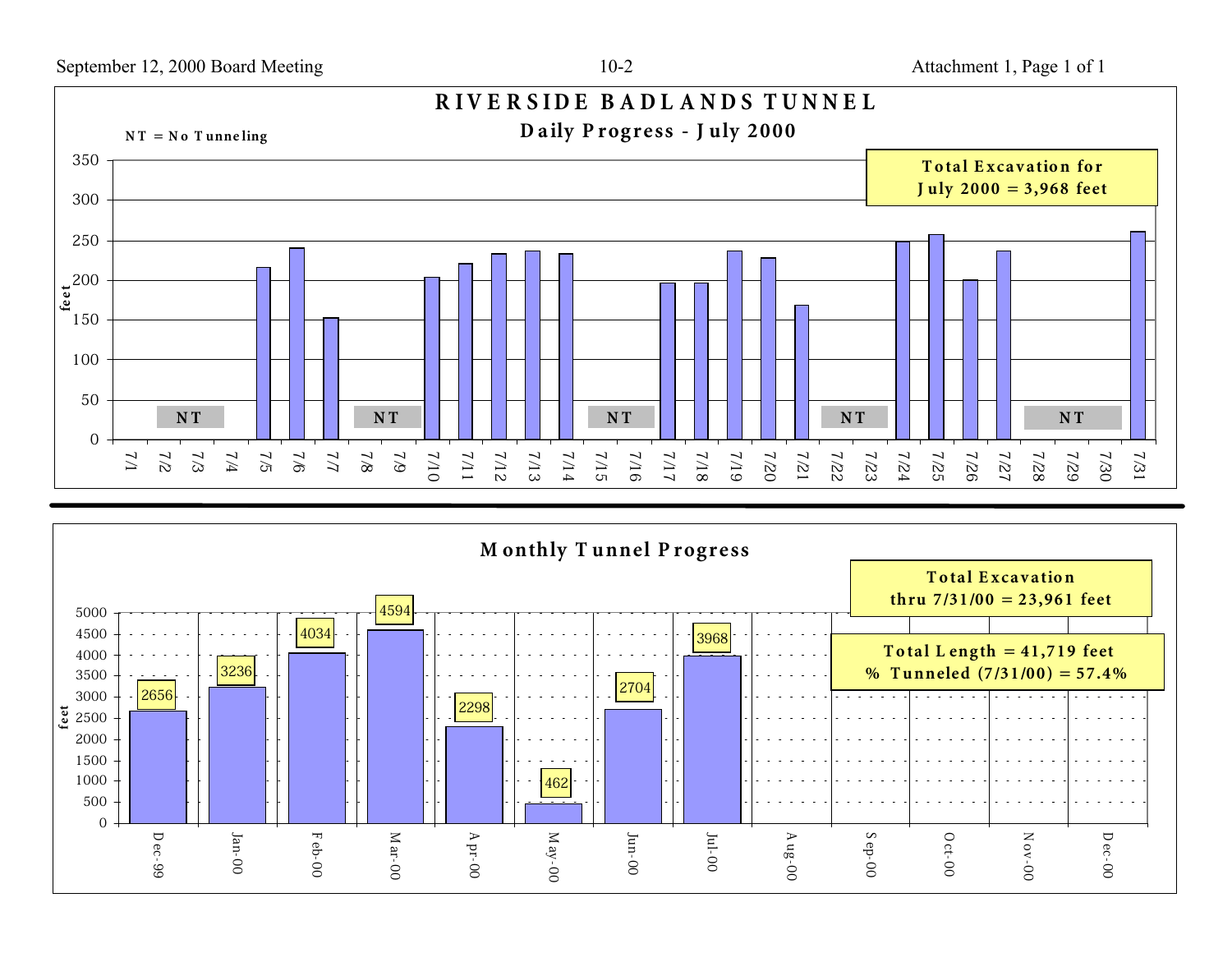

# **Financial Summary**